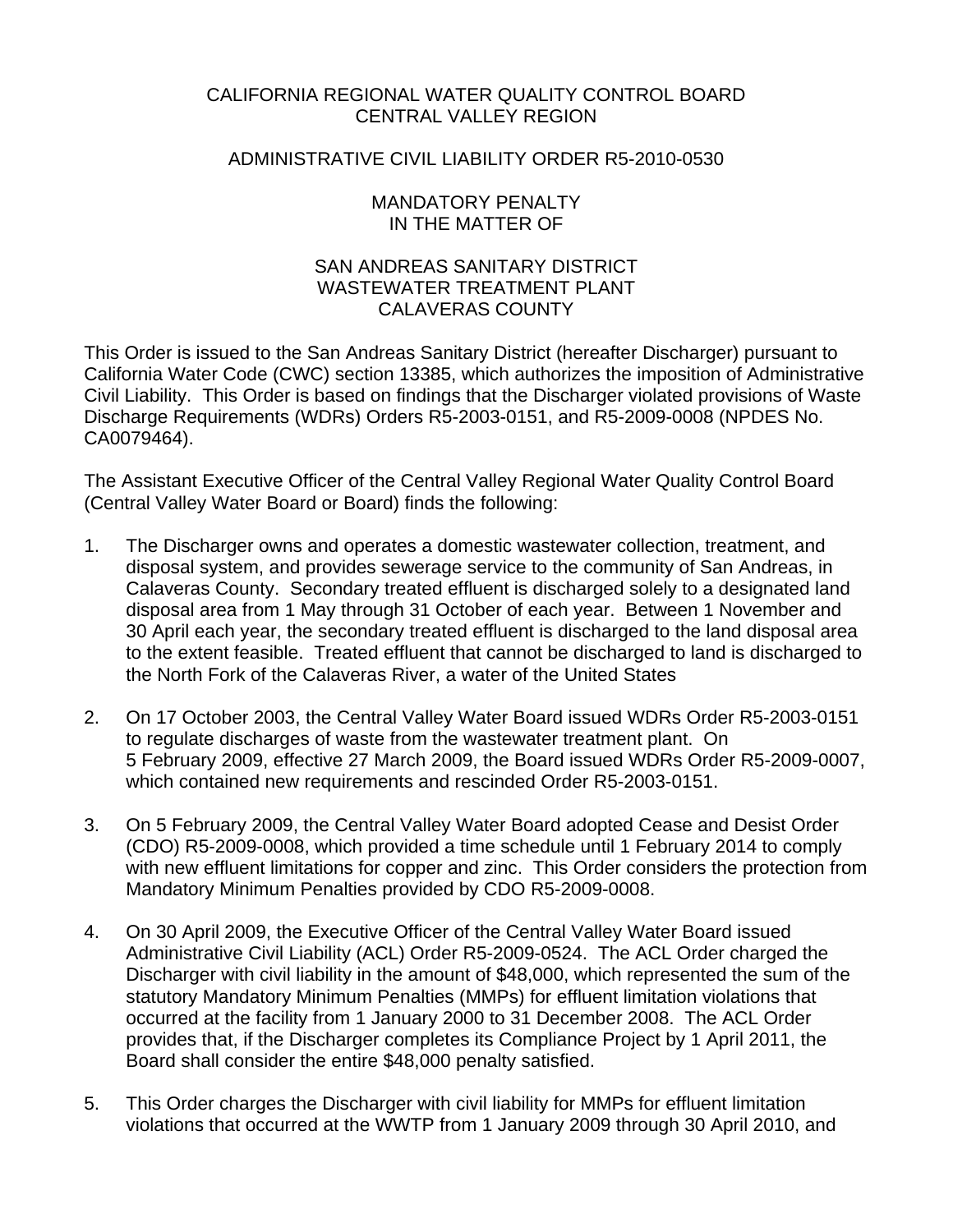allows the penalties to be applied to the same compliance project described in ACL Order R5-2009-0524.

6. CWC sections 13385(h) and (i) require assessment of mandatory penalties and state, in part, the following:

CWC section 13385(h)(1) states:

Notwithstanding any other provision of this division, and except as provided in subdivisions (j), (k), and (l), a mandatory minimum penalty of three thousand dollars (\$3,000) shall be assessed for each serious violation.

CWC section 13385 (h)(2) states:

For the purposes of this section, a "serious violation" means any waste discharge that violates the effluent limitations contained in the applicable waste discharge requirements for a Group II pollutant, as specified in Appendix A to Section 123.45 of Title 40 of the Code of Federal Regulations, by 20 percent or more or for a Group I pollutant, as specified in Appendix A to Section 123.45 of Title 40 of the Code of Federal Regulations, by 40 percent or more.

CWC section 13385(i)(1) states:

Notwithstanding any other provision of this division, and except as provided in subdivisions (j), (k), and (l), a mandatory minimum penalty of three thousand dollars (\$3,000) shall be assessed for each violation whenever the person does any of the following four or more times in any period of six consecutive months, except that the requirement to assess the mandatory minimum penalty shall not be applicable to the first three violations:

- A) Violates a waste discharge requirement effluent limitation.
- B) Fails to file a report pursuant to Section 13260.
- C) Files an incomplete report pursuant to Section 13260.
- D) Violates a toxicity effluent limitation contained in the applicable waste discharge requirements where the waste discharge requirements do not contain pollutant-specific effluent limitations for toxic pollutants.
- 7. CWC section 13323 states, in part:

Any executive officer of a regional board may issue a complaint to any person on whom administrative civil liability may be imposed pursuant to this article. The complaint shall allege the act or failure to act that constitutes a violation of law, the provision authorizing civil liability to be imposed pursuant to this article, and the proposed civil liability.

8. WDRs Order No. R5-2003-0151 Effluent Limitations No. B.3., include, in part, the following effluent limitations:

Effluent discharged to the Calaveras River shall not exceed the following limits: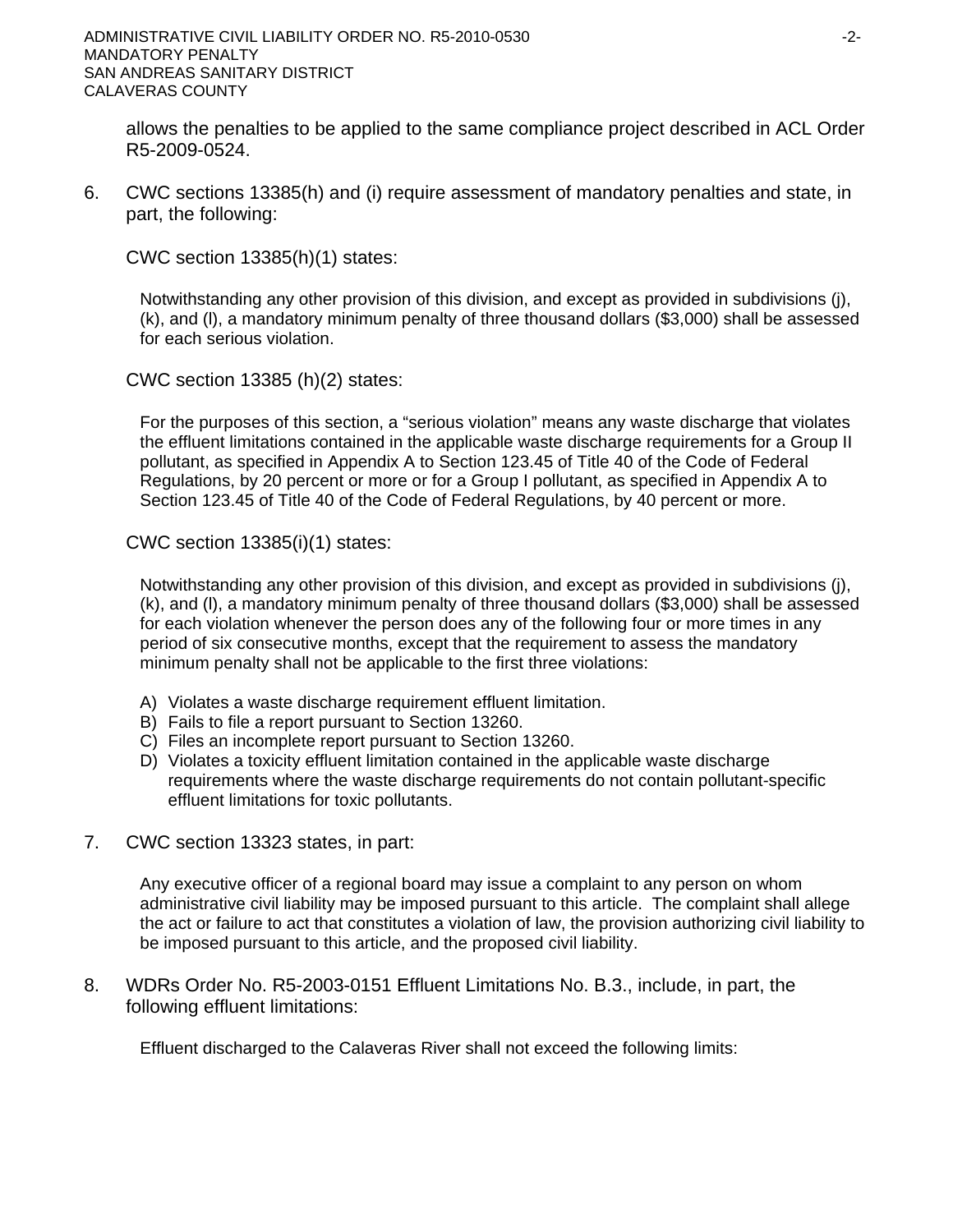| Constituents                             | <b>Units</b> | Monthly<br>Average | Weekly<br>Average <sup>13</sup>                    | Monthly<br>Median | Dailv<br>Maximum <sup>13</sup> |
|------------------------------------------|--------------|--------------------|----------------------------------------------------|-------------------|--------------------------------|
| Copper (Total)                           | $\mu$ g/L    | 4                  |                                                    |                   | 4                              |
|                                          | lbs/day      | 5                  |                                                    |                   | 5                              |
| Zinc (Total)                             | $\mu$ g/L    | 6                  |                                                    |                   | 6                              |
|                                          | lbs/day      |                    |                                                    |                   |                                |
| Aluminum (Total)                         | $\mu$ g/L    | 216                |                                                    |                   | 373                            |
|                                          | lbs/day      | 2.7                |                                                    |                   | 4.7                            |
| Coloulate limit begaad upon Attachment D |              |                    | Final effluent limitation effective 1 October 2008 |                   |                                |

<sup>4</sup> Calculate limit based upon Attachment D. Final effluent limitation effective 1 October 2008.<br><sup>5</sup> Calculate limit based upon Attachment D, where (*x* mg/L x 8.34 x 1.5 mgd = *y* lbs/day). Final effluent limita

effective 1 October 2008.

Calculate limit based upon Attachment F. Final effluent limitation effective 1 October 2008.

 Calculate limit based upon Attachment F, where (*x* mg/L x 8.34 x 1.5 mgd = *y* lbs/day). Final effluent limitation effective 1 October 2008.<br><sup>13</sup> Except as noted.

Note: Attachment D is a table titled "Example SIP Section 1.4 Maximum Daily Effluent Limitations (MDEL's) and Average Monthly Effluent Limitations (AMEL's) for total Copper discharged to the Calaveras River…."

Note: Attachment F is a table titled: "Example SIP Section 1.4 Maximum Daily Effluent Limitations (MDEL's) and Average Monthly Effluent Limitations (AMEL's) for total Zinc discharged to the Calaveras River…."

- 9. WDRs Order R5-2003-0151 Effluent Limitations B.5 states: "*The discharge shall not have a pH less than 6.5 nor greater than 8.5*."
- 10. WDRs Order R5-2009-0007 Effluent Limitations IV.A.1.a. states, in part,

The discharger shall maintain compliance with the effluent limitations specified in Table 6:

|                                                   |           | <b>Effluent Limitations</b> |                          |                                |                                     |                                     |
|---------------------------------------------------|-----------|-----------------------------|--------------------------|--------------------------------|-------------------------------------|-------------------------------------|
| <b>Parameter</b>                                  | Unit<br>s | Average<br><b>Monthly</b>   | Average<br><b>Weekly</b> | <b>Maximum</b><br><b>Daily</b> | Instantaneou<br>s<br><b>Minimum</b> | Instantaneou<br>s<br><b>Maximum</b> |
| <b>Conventional Pollutants</b>                    |           |                             |                          |                                |                                     |                                     |
| <b>Biochemical Oxygen</b><br>Demand (5-day @20 C) | mg/L      | 30                          | 45                       | 60                             |                                     |                                     |
| pH                                                | s.u.      | --                          | $-$                      | --                             | 6.5                                 | 8.5                                 |
| <b>Total suspended Solids</b><br>(TSS)            | mg/L      | 30                          | 45                       | 60                             | --                                  | --                                  |
| <b>Non-Conventional Pollutants</b>                |           |                             |                          |                                |                                     |                                     |
| Settleable Solids                                 | mL/L      | 0.1                         | --                       | 0.2                            | --                                  |                                     |

### **Table 6. Effluent Limitations**

11. WDRs Order R5-2009-0007 Effluent Limitations IV.A.1.b. states:

- b. Percent Removal: The average monthly percent removal of  $BOD<sub>5</sub>$  and TSS shall not be less than 85 percent.
- 12. WDRs Order R5-2009-0007 Effluent Limitations IV.A.1.e. states:
	- b. Total Residual Chlorine: Effluent total residual chlorine shall not exceed:
		- i. 0.011 mg/L, as a 4-day average; and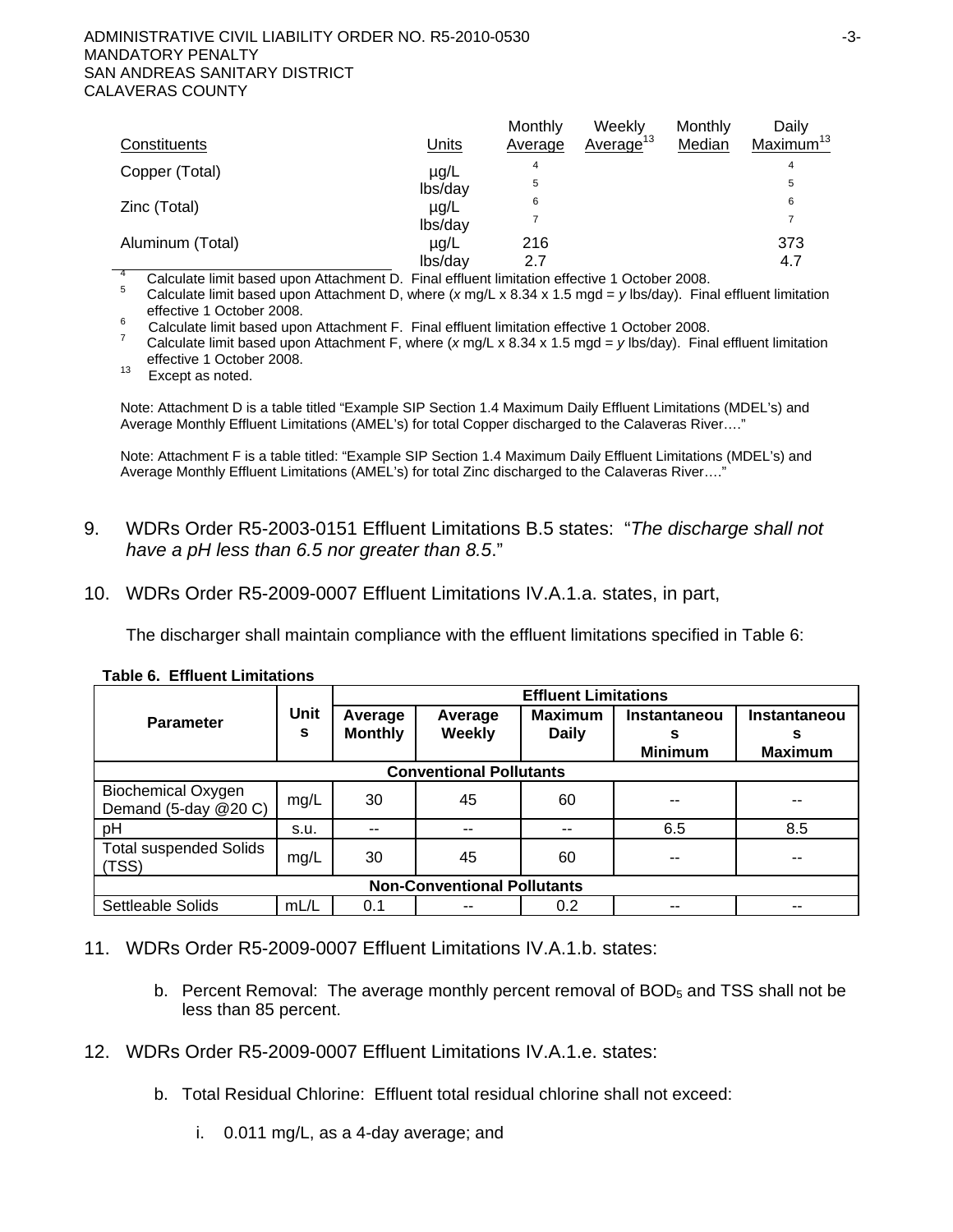ADMINISTRATIVE CIVIL LIABILITY ORDER NO. R5-2010-0530  $-4$ -MANDATORY PENALTY SAN ANDREAS SANITARY DISTRICT CALAVERAS COUNTY

- ii. 0.019 mg/L, as a 1-hour average.
- 13. According to the Discharger's self-monitoring reports, the Discharger committed three (3) serious Group I violations of the above effluent limitations contained in Orders R5-2003-0151 and R5-2009-0007 during the period beginning 1 January 2009 and ending 30 April 2010. The violations are defined as serious because measured concentrations of Group I constituents exceeded maximum prescribed levels by more than 40 percent on these occasions. The mandatory minimum penalty for these serious violations is **nine thousand dollars (\$9,000)**.
- 14. According to the Discharger's self-monitoring reports, the Discharger committed thirteen (13) serious Group II violations of the above effluent limitations contained in Orders R5-2003-0151 and R5-2009-0007 during the period beginning 1 January 2009 and ending 30 April 2010. The violations are defined as serious because measured concentrations of Group II constituents exceeded maximum prescribed levels by more than 20 percent on these occasions. The mandatory minimum penalty for these serious violations is **thirty-nine thousand dollars (\$39,000)**.
- 15. According to the Discharger's self-monitoring reports, the Discharger committed fifteen (15) non-serious violations of the above effluent limitations contained in Orders R5-2003-0151 and R5-2009-0007 during the period beginning 1 January 2009 and ending 30 April 2010. Thirteen (13) of the non-serious violations are subject to mandatory penalties under CWC section 13385(i)(1) because these violations were preceded by three or more similar violations within a six-month period. The mandatory minimum penalty for these non-serious violations is **thirty-nine thousand dollars (\$39,000).**
- 16. The total amount of the mandatory penalties assessed for the cited effluent violations is **eighty-seven thousand dollars (\$87,000).** A detailed list of the cited effluent violations is included in Attachment A, a part of this Order.
- 17. CWC section 13385 (k) states:

(1) In lieu of assessing all or a portion of the mandatory minimum penalties pursuant to subdivisions (h) and (i) against a publicly owned treatment works serving a small community, the state board or the regional board may elect to require the publicly owned treatment works to spend an equivalent amount towards the completion of a compliance project proposed by the publicly owned treatment works, if the state board or the regional board finds all of the following:

(A) The compliance project is designed to correct the violations within five years.

(B) The compliance project is in accordance with the enforcement policy of the state board, excluding any provision in the policy that is inconsistent with this section.

(C) The publicly owned treatment works has prepared a financing plan to complete the compliance project.

(2) For the purposes of this subdivision, "a publicly owned treatment works serving a small community" means a publicly owned treatment works serving a population of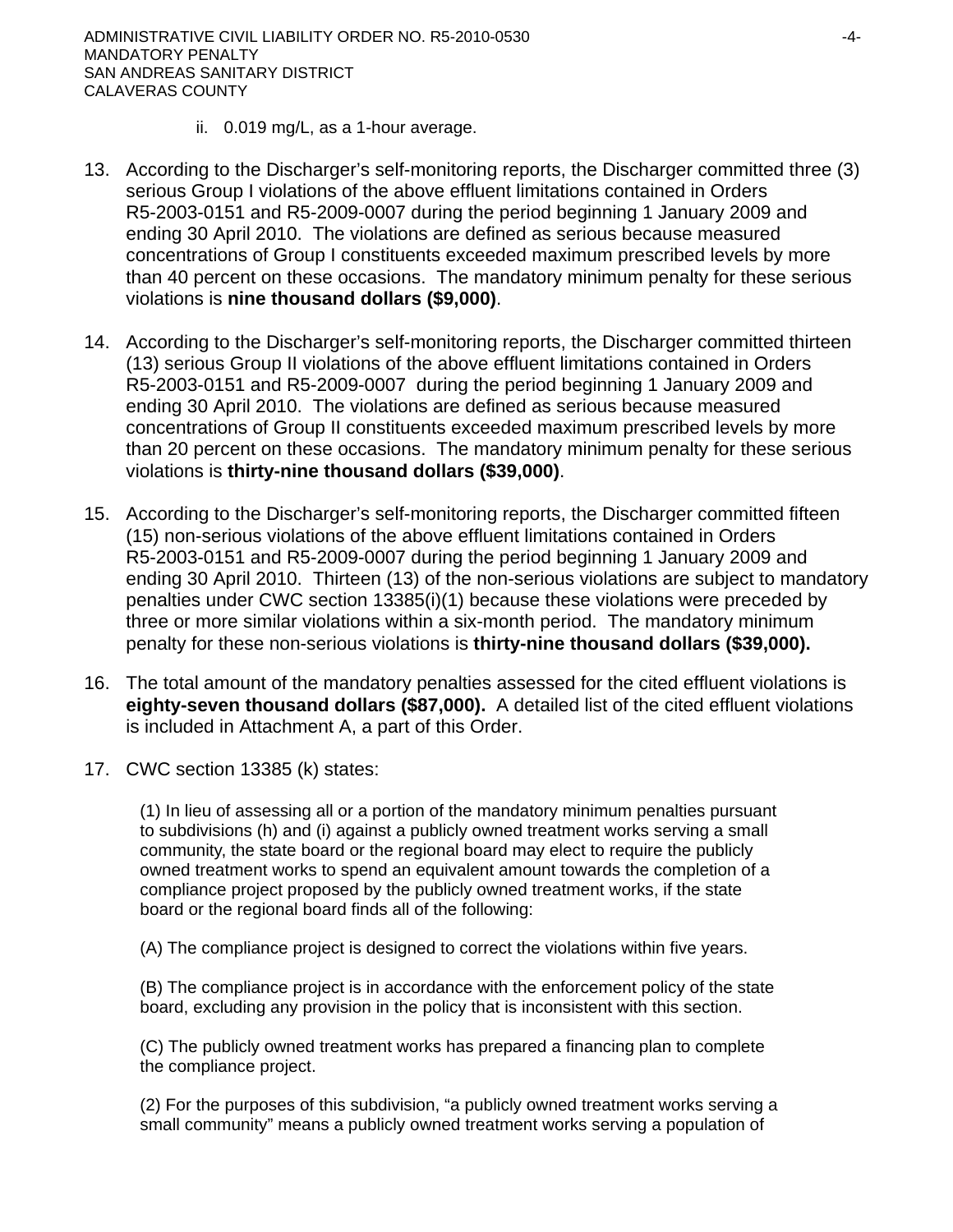10,000 persons or fewer or a rural county, with a financial hardship as determined by the state board after considering such factors as median income of the residents, rate of unemployment, or low population density in the service area of the publicly owned treatment works.

- 18. On 4 September 2008, the Executive Director of the State Water Resources Control Board transmitted a memorandum determining that the San Andreas Sanitary District Wastewater Treatment Plant is a publicly owned treatment works serving a small community within the meaning of CWC section 13385(k)(2).
- 19. The Discharger submitted a letter dated 18 November 2008 and an email dated 8 January 2009, which indicated it is in the process of spending \$11,056,000, from a State Revolving Fund Loan, on a Compliance Project to construct a new wastewater treatment plant designed to bring the facility into compliance with its NPDES permit, and therefore correct the violations within five years. The project will include a new process feed pump station, a biological reactor, blowers, a secondary clarifier, rapid mix, flocculation basins, filters, and disinfection system improvements. The letter and email, which provided the project outline, financing plan, and project schedule, are incorporated into this Order by reference. When the compliance project is completed, the Discharger will have expended in excess of the mandatory minimum penalties that have been assessed pursuant to CWC sections 13385(h) and (i).
- 20. As described in Finding No. 4, the Discharger was allowed to apply its previous \$48,000 in mandatory penalties toward the above Compliance Project. This Order allows \$87,000 in mandatory penalties to be applied to the same Compliance Project. Because the Project cost approximately \$11 million in non-grant funds, applying a total of \$135,000 in mandatory penalties toward the cost of the project complies with CWC 13385(k) and the Enforcement Policy.
- 21. The Central Valley Water Board finds the Compliance Project has been designed to correct the violations that have led to the issuance of this Administrative Civil Liability Order within five years, that the project is in accordance with the enforcement policy of the State Water Board, and that the Discharger has developed an appropriate financing plan to complete the project.
- 22. On 23 April 2009, the Central Valley Water Board delegated the authority to issue Administrative Civil Liability Orders, where the matter is not contested by the Discharger, to the Executive Officer, or to an Assistant Executive Officer when the Executive Officer is serving as head of the Board's Prosecution Team (Resolution R5-2009-0027). Executive Officer Pamela Creedon is serving as the head of the Board's Prosecution Team for this matter, and therefore, Assistant Executive Officer Kenneth Landau has the authority to issue this Order.
- 23. This Order constitutes a settlement of the violations herein mentioned. Notice of this settlement was published on the Central Valley Water Board's website, and was provided to all interested parties. The 30-day public notice and comment period mandated by Federal regulations (40 CFR 123.27) has expired.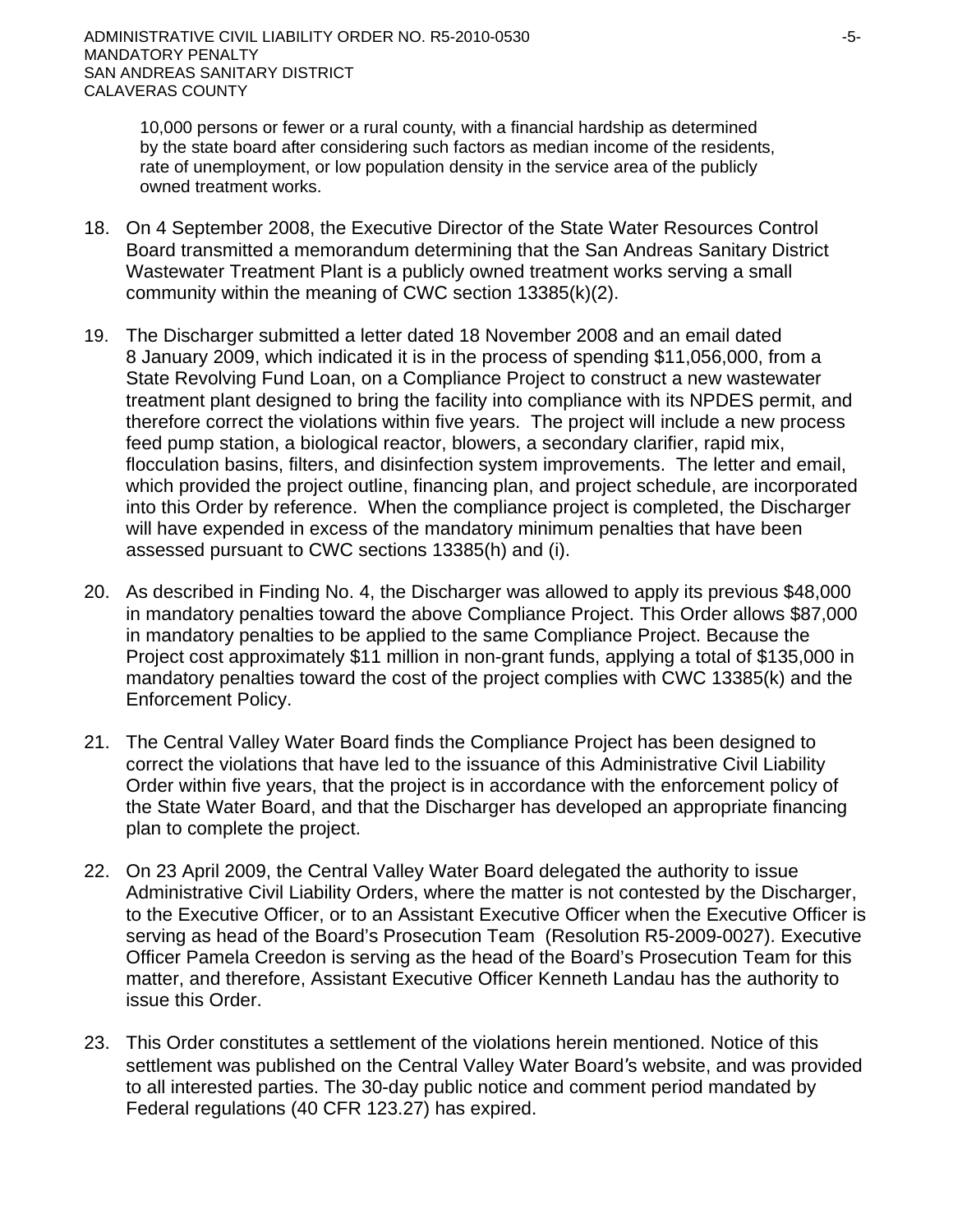ADMINISTRATIVE CIVIL LIABILITY ORDER NO. R5-2010-0530  $-6$ -MANDATORY PENALTY SAN ANDREAS SANITARY DISTRICT CALAVERAS COUNTY

24. Issuance of this Administrative Civil Liability Order to enforce CWC Division 7, Chapter 5.5 is exempt from the provisions of the California Environmental Quality Act (Pub. Resources Code section 21000 et seq.), in accordance with California Code of Regulations, title 14, section 15321(a)(2).

# **IT IS HEREBY ORDERED THAT:**

- 1. The San Andreas Sanitary District, its agents, successors and assigns, shall be assessed an Administrative Civil Liability in the amount of **eighty-seven thousand dollars (\$87,000)**.
- 2. The entire \$87,000 penalty shall be considered satisfied through the expenditure of an equivalent or greater amount on the completion of the compliance project described in Finding 19, if the Discharger complies with the following time schedule:

| Task                                                                                                                                                                        | Compliance Date |  |  |
|-----------------------------------------------------------------------------------------------------------------------------------------------------------------------------|-----------------|--|--|
| Complete construction of the new wastewater treatment plant                                                                                                                 | 1 January 2011  |  |  |
| Submit final project report describing whether the project goals,<br>costs, milestones, and completion dates have been met. Submit<br>final documentation of project costs. | 1 April 2011    |  |  |
| Achieve Full Compliance                                                                                                                                                     | 1 April 2011    |  |  |

- 3. A progress report shall be submitted on or before each of the above compliance dates. The report shall describe the work undertaken to comply with this Order.
- 4. The Assistant Executive Officer may extend the abovementioned deadlines if the Discharger demonstrates that unforeseeable contingencies have created delays, provided that the Discharger continues to undertake all appropriate measures to meet the deadlines. The Discharger shall make any deadline extension request in writing. Under no circumstances may the completion of the Compliance Project extend past five years from the issuance of this Order.
- 5. The Discharger must obtain explicit approval from the Assistant Executive Officer for any significant departures from the project outline submitted on 18 November 2008 and project schedule submitted on 8 January 2009. Failure to obtain approval for any significant departures will result in the assessment of the full amount of the suspended mandatory minimum penalty.
- 6. If, in the judgment of the Assistant Executive Officer, the Discharger fails to complete the compliance project in accordance with the specified time schedule or fails to construct the Compliance Project in accordance with the Proposal without obtaining Central Valley Water Board approval, the suspended mandatory minimum penalty (\$87,000**)** must be paid within 30 days of notification by the Assistant Executive Officer of such failure.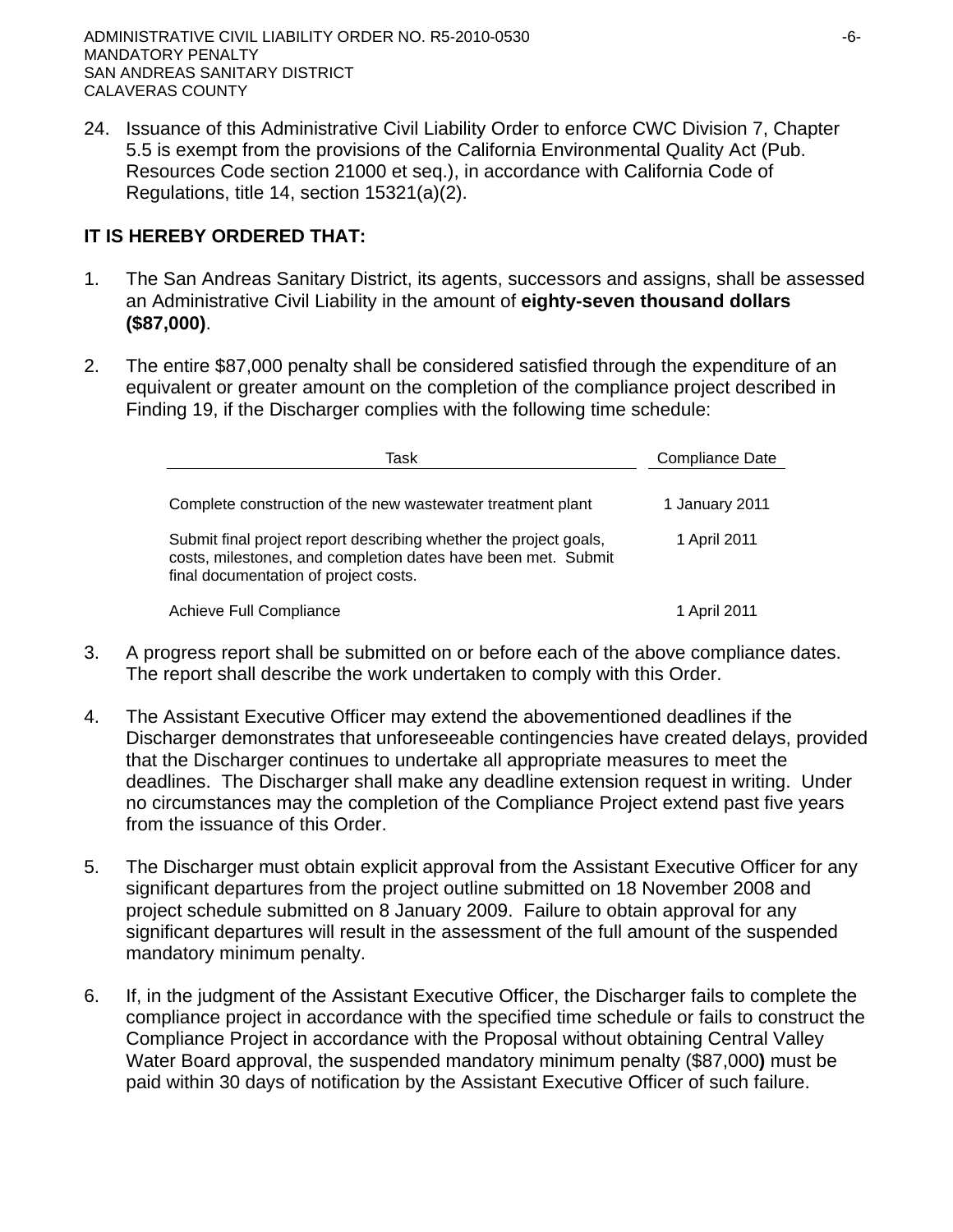7. Should the Discharger fail to take any of the above actions, the Assistant Executive Officer may refer the matter to the State Attorney General for enforcement of the terms of this Order.

Any person aggrieved by this action of the Central Valley Water Board may petition the State Water Board to review the action in accordance with CWC section 13320 and California Code of Regulations, title 23, sections 2050 and following. The State Water Board must receive the petition by 5:00 p.m., 30 days after the date that this Order becomes final, except that if the thirtieth day following the date that this Order becomes final falls on a Saturday, Sunday, or state holiday (including mandatory furlough days), the petition must be received by the State Water Board by 5:00 p.m. on the next business day. Copies of the law and regulations applicable to filing petitions may be found on the Internet at:

http://www.waterboards.ca.gov/public\_notices/petitions/water\_quality or will be provided upon request.

> *Original signed by* KENNETH D. LANDAU, Assistant Executive Officer

1 July 2010 design and the contract of the contract of the DATE of the contract of the contract of the contract of the contract of the contract of the contract of the contract of the contract of the contract of the contract of the con

Attachment A: Record of Violations BLH: 28 Jun 10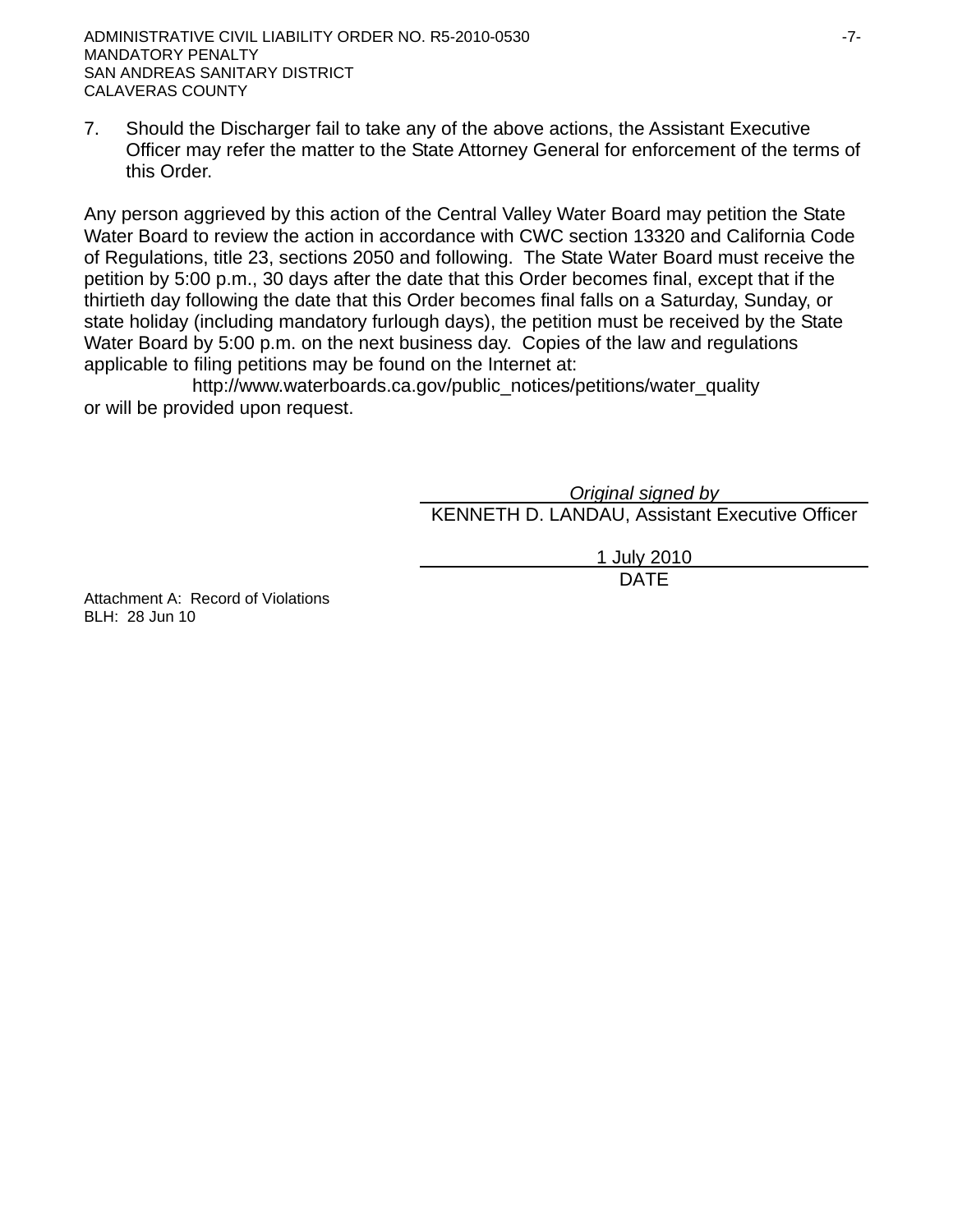### **ATTACHMENT A TENTATIVE ADMINISTRATIVE CIVIL LIABILITY ORDER R5-2010-0530**

### **San Andreas Sanitary District Wastewater Treatment Plant**

RECORD OF VIOLATIONS (1 January 2009 – 30 April 2010) MANDATORY PENALTIES (Data reported under Monitoring and Reporting Programs R5-2003-0151 and R5-2009-0007)

|                |           | Violation     |              |       |                                  | Period      |                         |              |
|----------------|-----------|---------------|--------------|-------|----------------------------------|-------------|-------------------------|--------------|
|                | Date      | <b>Type</b>   | <b>Units</b> | Limit | Measured                         | <b>Type</b> | Remarks                 | <b>CIWQS</b> |
|                |           |               |              |       | Violations of Order R5-2003-0151 |             |                         |              |
| 1              | 7-Jan-09  | Copper        | $\mu$ g/L    | 10.9  | 41                               | Daily       | $\overline{2}$          | 830049       |
| $\overline{2}$ | 7-Jan-09  | Zinc          | $\mu$ g/L    | 95.9  | 132                              | Daily       | $\overline{2}$          | 830052       |
| 3              | 14-Jan-09 | Copper        | $\mu$ g/L    | 10.1  | 32                               | Daily       | $\overline{2}$          | 830050       |
| 4              | 17-Jan-09 | Zinc          | $\mu$ g/L    | 89.5  | 140                              | Daily       | $\overline{2}$          | 830053       |
| 5              | 20-Jan-09 | pH            | s.u.         | 6.5   | 6.4                              | Minimum     | 3                       | 817155       |
| 6              | 31-Jan-09 | Copper        | $\mu$ g/L    | 5.2   | 37                               | Monthly     | $\overline{2}$          | 830051       |
| $\overline{7}$ | 31-Jan-09 | Zinc          | $\mu$ g/L    | 46.2  | 136                              | Monthly     | $\overline{2}$          | 830056       |
| 8              | 31-Jan-09 | Aluminum      | $\mu$ g/L    | 216   | 224                              | Monthly     | $\overline{\mathbf{4}}$ | 830058       |
| 9              | 4-Feb-09  | Copper        | $\mu$ g/L    | 5.6   | 35                               | Daily       | $\overline{2}$          | 816653       |
| 10             | 4-Feb-09  | Copper        | lbs/day      | 0.07  | 0.08                             | Daily       | $\overline{\mathbf{4}}$ | 816654       |
| 11             | 4-Feb-09  | Zinc          | $\mu$ g/L    | 48.8  | 125                              | Daily       | $\overline{2}$          | 816665       |
| 12             | 11-Feb-09 | Aluminum      | $\mu$ g/L    | 373   | 639                              | Daily       | 1                       | 816643       |
| 13             | 28-Feb-09 | Aluminum      | $\mu$ g/L    | 216   | 503                              | Monthly     | 1                       | 816650       |
|                |           |               |              |       | Violations of Order R5-2009-0007 |             |                         |              |
| 14             | 14-Apr-09 | Chlorine Res. | mg/L         | 0.019 | 0.02                             | Daily       | $\overline{\mathbf{4}}$ | 824050       |
| 15             | 13-Jan-10 | Sett. Sol.    | mL/L         | 0.2   | 0.6                              | Daily       | $\mathbf{1}$            | 866756       |
| 16             | 16-Jan-10 | <b>TSS</b>    | mg/L         | 45    | 50                               | Weekly      | 3                       | 866757       |
| 17             | 17-Jan-10 | Chlorine Res. | mg/L         | 0.019 | 0.080                            | 1-hr avg    | $\overline{2}$          | 866758       |
| 18             | 17-Jan-10 | Chlorine Res. | mg/L         | 0.011 | 0.025                            | 4-day avg   | $\overline{2}$          | 866759       |
| 19             | 18-Jan-10 | Chlorine Res. | mg/L         | 0.011 | 0.028                            | 4-day avg   | $\overline{2}$          | 866760       |
| 20             | 19-Jan-10 | Chlorine Res. | mg/L         | 0.011 | 0.025                            | 4-day avg   | $\overline{2}$          | 866761       |
| 21             | 20-Jan-10 | Chlorine Res. | mg/L         | 0.011 | 0.025                            | 4-day avg   | $\overline{2}$          | 866762       |
| 22             | 31-Jan-10 | <b>TSS</b>    | mg/L         | 30    | 32                               | Monthly     | $\overline{\mathbf{4}}$ | 866763       |
| 23             | 31-Jan-10 | <b>TSS</b>    | % removal    | 85    | 74                               | Monthly     | 4                       | 866764       |
| 24             | 31-Jan-10 | <b>BOD</b>    | % removal    | 85    | 79                               | Monthly     | 4                       | 866765       |
| 25             | 31-Jan-10 | Sett. Sol.    | mL/L         | 0.1   | 0.2                              | Monthly     | $\overline{\mathbf{4}}$ | 866766       |
| 26             | 18-Feb-10 | pH            | pH units     | 6.5   | 6.4                              | Minimum     | $\overline{\mathbf{4}}$ | 869822       |
| 27             | 31-Mar-10 | <b>BOD</b>    | mg/L         | 60    | 68                               | Daily       | $\overline{\mathbf{4}}$ | 869823       |
| 28             | 31-Mar-10 | <b>BOD</b>    | mg/L         | 45    | 68                               | Weekly      | $\overline{\mathbf{4}}$ | 869824       |
| 29             | 31-Mar-10 | <b>BOD</b>    | mg/L         | 30    | 32                               | Monthly     | 4                       | 869825       |
| 30             | 30-Apr-10 | <b>TSS</b>    | mg/L         | 30    | 31                               | Monthly     | $\overline{\mathbf{4}}$ | 869826       |
| 31             | 30-Apr-10 | <b>TSS</b>    | % removal    | 85    | 84                               | Monthly     | 4                       | 869827       |